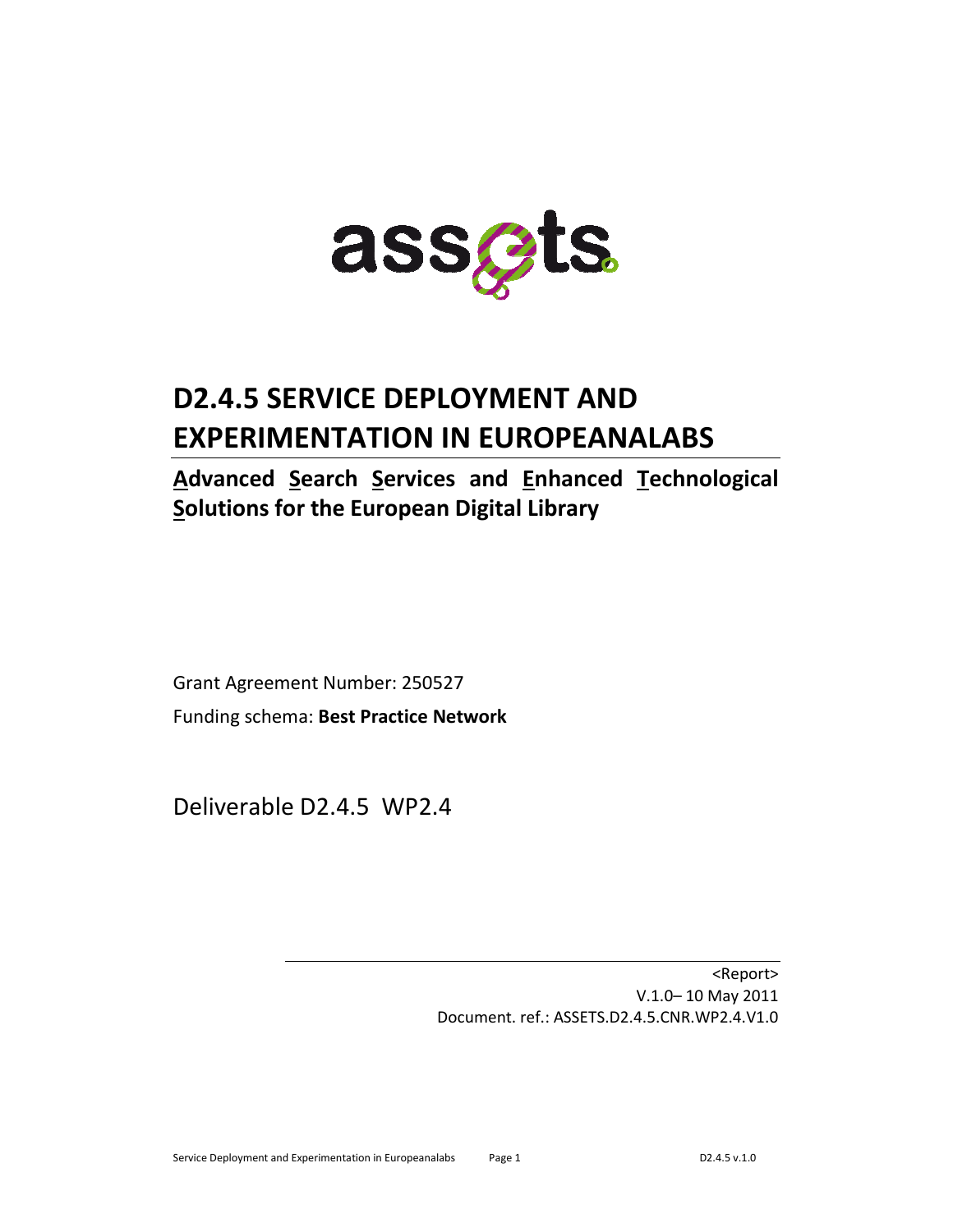

| Project Number:  250527                                      |  |  |  |  |  |
|--------------------------------------------------------------|--|--|--|--|--|
|                                                              |  |  |  |  |  |
|                                                              |  |  |  |  |  |
| Contractors:                                                 |  |  |  |  |  |
| Document Number:  D2.4.5                                     |  |  |  |  |  |
| Work-Package: WP2.4                                          |  |  |  |  |  |
| Deliverable Type: Report                                     |  |  |  |  |  |
| Contractual Date of Delivery:  M12                           |  |  |  |  |  |
| Actual Date of Delivery:  May 10 2011                        |  |  |  |  |  |
| Title of Document: Service Deployment and Experimentation in |  |  |  |  |  |
| Europeanalabs                                                |  |  |  |  |  |
|                                                              |  |  |  |  |  |
|                                                              |  |  |  |  |  |
| Approval of this report  Approved                            |  |  |  |  |  |
| Summary of this report:  see Executive Summary               |  |  |  |  |  |
|                                                              |  |  |  |  |  |
|                                                              |  |  |  |  |  |
|                                                              |  |  |  |  |  |

## Change History

| <b>Version</b> | Date           | <b>Status</b> | Author     | <b>Description</b>    |
|----------------|----------------|---------------|------------|-----------------------|
| 0.5            | March 28, 2011 | Draft         | <b>CNR</b> | Initial version       |
| 0.6            | April 13, 2011 | Draft         | <b>CNR</b> | Pre-review version    |
| 0.7            | April 15, 2011 | Draft         | <b>CNR</b> | Reviewer version      |
| 0.8            | April 26,2011  | <b>Draft</b>  | <b>CNR</b> | Reviwed by ENG        |
| 1.0            | May 10, 2011   | Final         | <b>CNR</b> | <b>Final Delivery</b> |
|                |                |               |            |                       |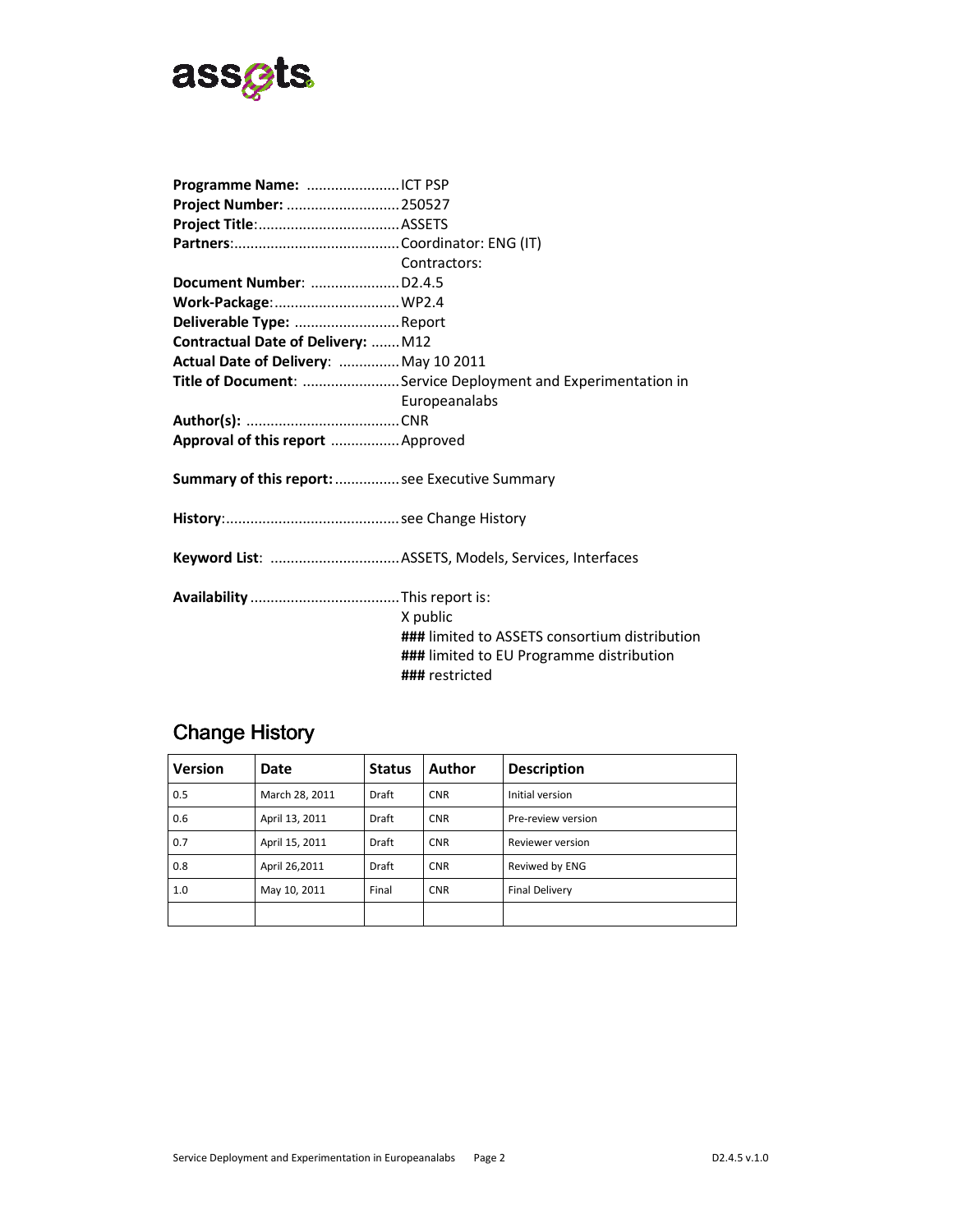

### **Table of Contents**

| 1.                | <b>INTRODUCTION</b>                                     | 5  |
|-------------------|---------------------------------------------------------|----|
| $\mathbf{2}$      | SERVICE DEPLOYMENT AND EXPERIMENTATION IN EUROPEANALABS | 7  |
| 2.1               | SOFTWARE ARCHITECTURE                                   | 7  |
| 2.1.1             | Overview                                                | 7  |
| 2.1.2             | ASSETS software architecture                            | 8  |
| 2.2               | THE ASSETS EXPERIMENTATION PLATFORM                     | 9  |
| 2.2.1             | The ASSETS platform solution stack                      | 9  |
| 2.2.2             | Configuring the ASSETS experimentation platform         | 10 |
| 2.2.3             | Download and install Apache Tomcat                      | 10 |
| 2.2.4             | Download and Install Apache SOLR                        | 10 |
| 2.2.5             | Download and Install Jackrabbit                         | 11 |
| 2.2.6             | Install Database Management Systems                     | 11 |
| 2.2.7             | Install the ASSETS war files                            | 12 |
| 2.2.8             | Move static resources to server                         | 13 |
| 2.2.9             | Create 'admin' user                                     | 13 |
| 2.2.10            | Configure Logging                                       | 14 |
| 2.2.11            | The ASSETS services for the Europeana ingestion         | 14 |
| З.                | <b>CONCLUSIONS</b>                                      | 15 |
| <b>REFERENCES</b> |                                                         | 16 |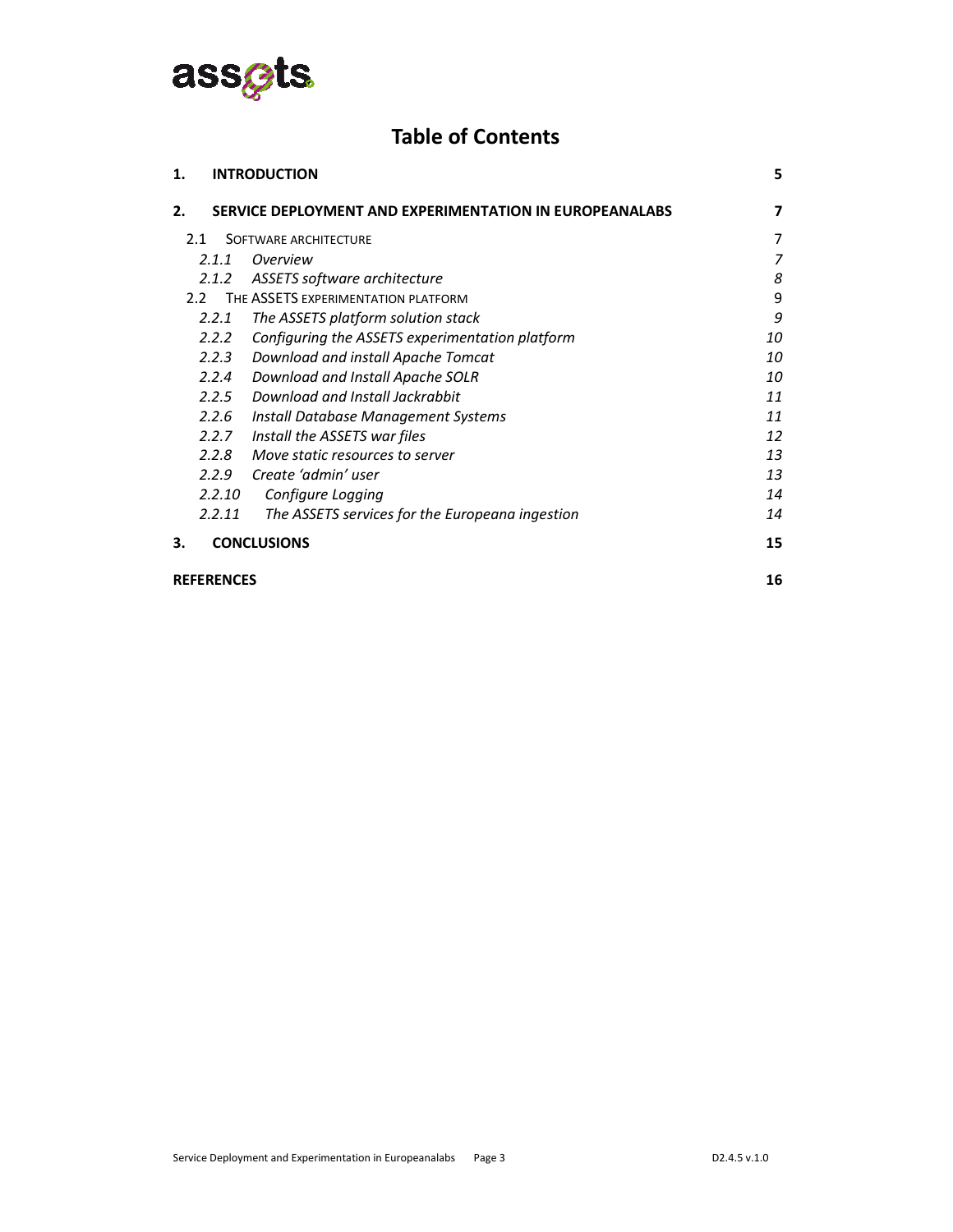

### **Executive Summary**

The ASSETS Project is going to develop a number of services that will be integrated in the Europeana services infrastructure. This deliverable provides a description of the ASSETS server components and a detailed description of the deployment and installation of the ASSETS software in the ASSETS platform.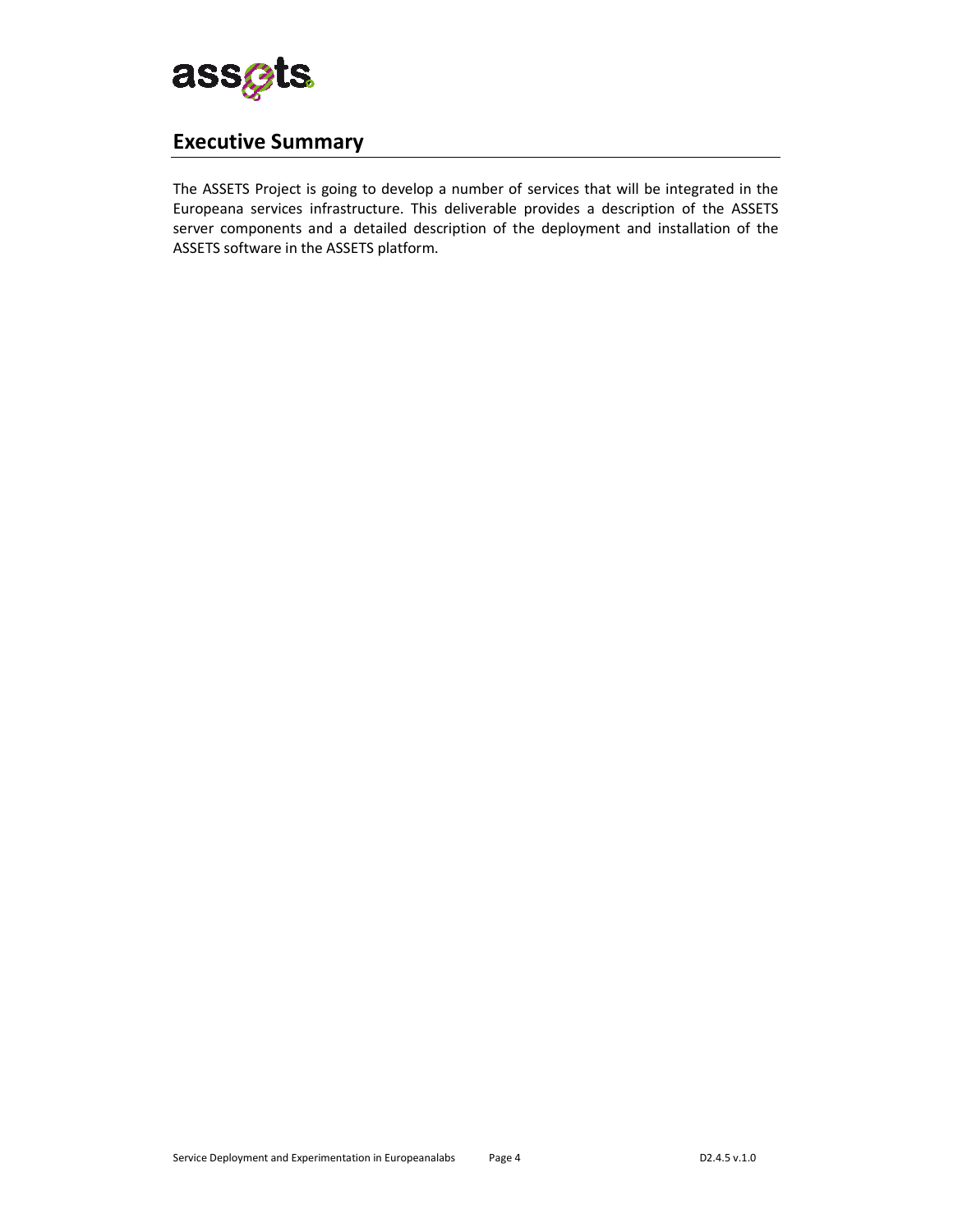

### **1. Introduction**

The ASSETS Project is going to develop a number of services that will be integrated in two different platforms: the Europeana and the ASSETS platforms. The Europeana platform includes all the services supporting the Europeana portal and API. In comparison to this, the ASSETS platform includes the services developed by ASSETS, and a part of the Europeana modules which are strictly needed for the development of ASSETS services. The ASSETS platform, on the other hand, is expected to advance the Europeana platform with respect to the services offered on multimedia content, which are at the moment outside of the scope of core Europeana services.

At the time of the preparation of the ASSETS Description of Work, integration of the ASSETS services into the Europeana platform was given a high priority. To this end, the following scenario is envisaged in the Description of Work:

- 1. At the start of the project, a sandbox would be created on the EuropeanaLabs. The sandbox is a virtual machine that replicates the architecture of the Europeana platform at the start of the ASSETS project, including its database and index. This sandbox is referred to in the ASSETS Description of Work as "the ASSETS sandbox".
- 2. Any new service developed by ASSETS would be deployed as a stand-alone service on the ASSETS sandbox, to be tested against the Europeana database, until the satisfactory quality level would be reached.
- 3. At this point, the service would be integrated in the Europeana architecture on the ASSETS sandbox.
- 4. Any time after the successful completion of the previous step, the Europeana architects could deploy the service on the real Europeana platform. This deployment would require a minimum amount of resources, because the technicalities of integration had been already tested (step 3) on a replica of the Europeana platform.

In reality, the envisaged procedure turned out to be difficult to realize for a number of reasons, mostly related to the fact that the Europeana architecture, database and index are an evolving set. In order to keep the Europeana platform aligned with the ASSETS sandbox, a large amount of resources from the Europeana Development Team would have been required, in a continuous manner.

The ASSETS Infrastructure Team, designed then an alternative, but similar approach. This approach gives priority to integration of the services on the ASSETS platform, and is structured in the following way:

- 1. At the start of the project, the ASSETS platform will be created on the ASSETS servers at ATC. This platform replicates the basics of the Europeana architecture, and includes a snapshot of the Europeana database and index.
- 2. Any new service developed by ASSETS would be deployed as a stand-alone service on the ASSETS platform, to be tested against the snapshot of the Europeana database, until the satisfactory quality level would be reached.
- 3. At this point, the service would be exposed on the ThoughtLab of Europeana.
- 4. Any time after the successful completion of the previous step, the Europeana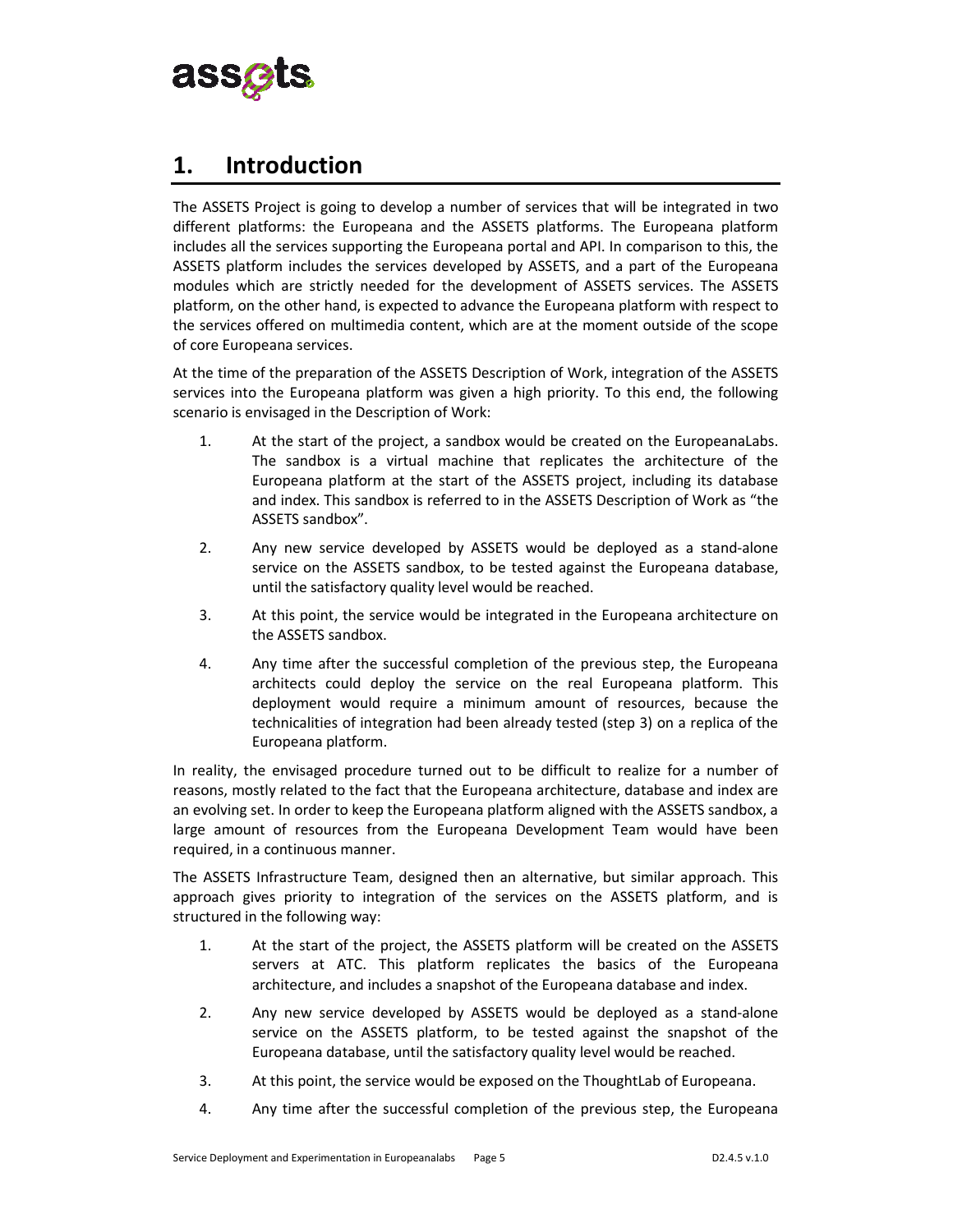

#### architects could deploy the service on the real Europeana architecture.

This procedure moves the effort of the Europeana Development Team to Step 4, which is clearly heavier than the analogous step of the previous procedure. Anyway, this process reduces to minimum, the effort required from the Europeana side during the service development. It is felt that, by following the appropriate guidelines in the development of services, the alternative approach will reduce the dependecies between ASSETS and Europeana development efforts, making this process to be more suitable to the agenda of the Europeana.

The present deliverable was planned to outline the guidelines that the ASSETS software architects followed in executing step 1 of the procedure described above.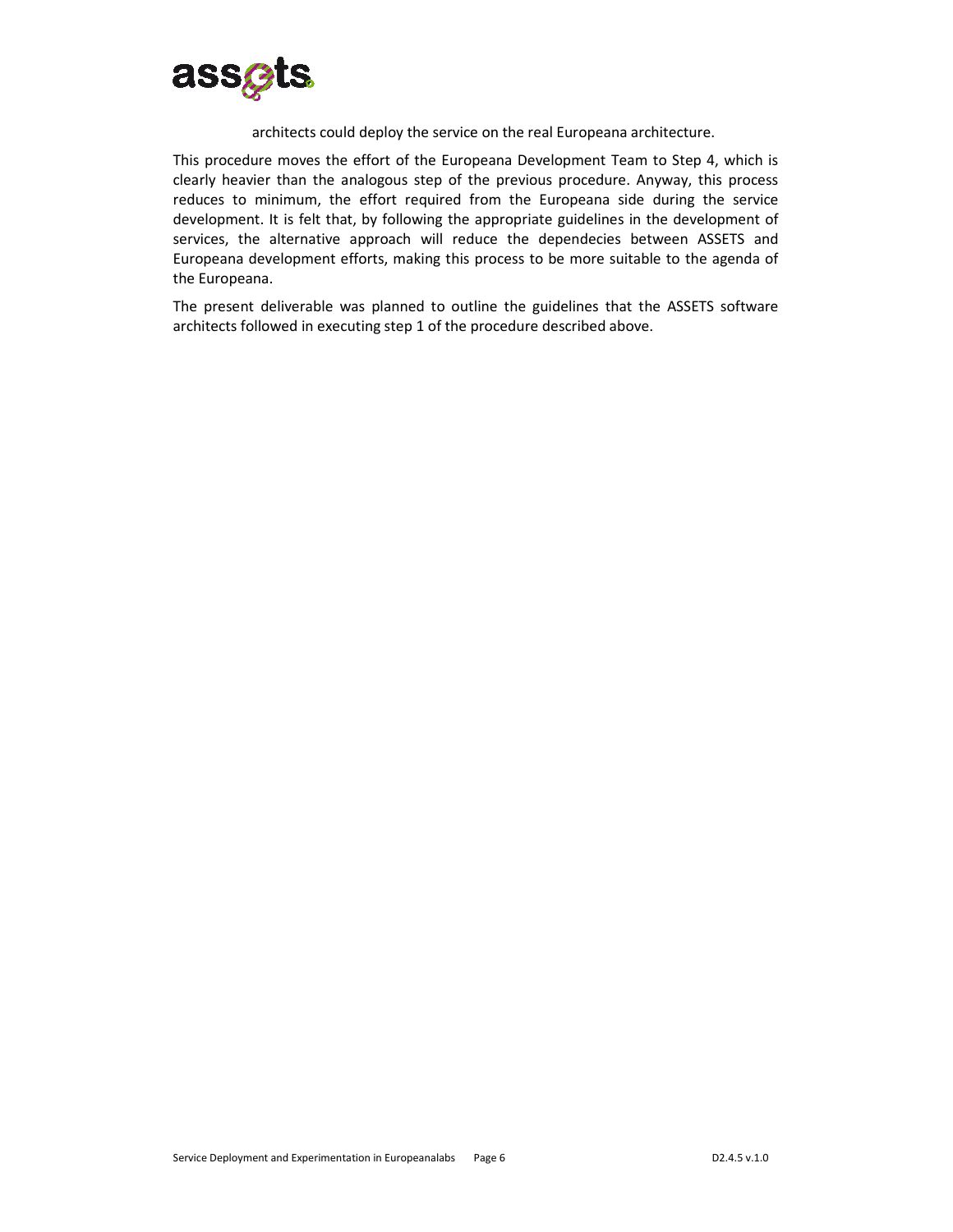

## **2. Service deployment and experimentation in Europeanalabs**

The guidelines cover the main aspects of the system deployment process, and include:

- Description of the ASSETS software architecture
- Description of the ASSETS platform features
- Instructions of ASSETS server deployment

#### **2.1 Software architecture**

The goal of this section is to describe the system architecture of ASSETS software.

#### *2.1.1 Overview*

The proposed ASSETS architecture is sketched in the following figure:





The dashed line marks the border of the ASSETS system; the named arrows represent the dataflows exchanged between the ASSETS system components (internally or with the outer world).

The ASSETS internal architecture is composed by three main modules.

- The Ingestion Management module has the role of collecting the metadata information and the content from the content providers and submitting it for storage into the ASSETS&Europeana.
- The ASSETS Frontend implements the Graphical User Interface which offers a rich set of browsing and searching functionality for end users.
- The ASSETS Backend module implements the business functionalities and makes it available on Internet through a Web API.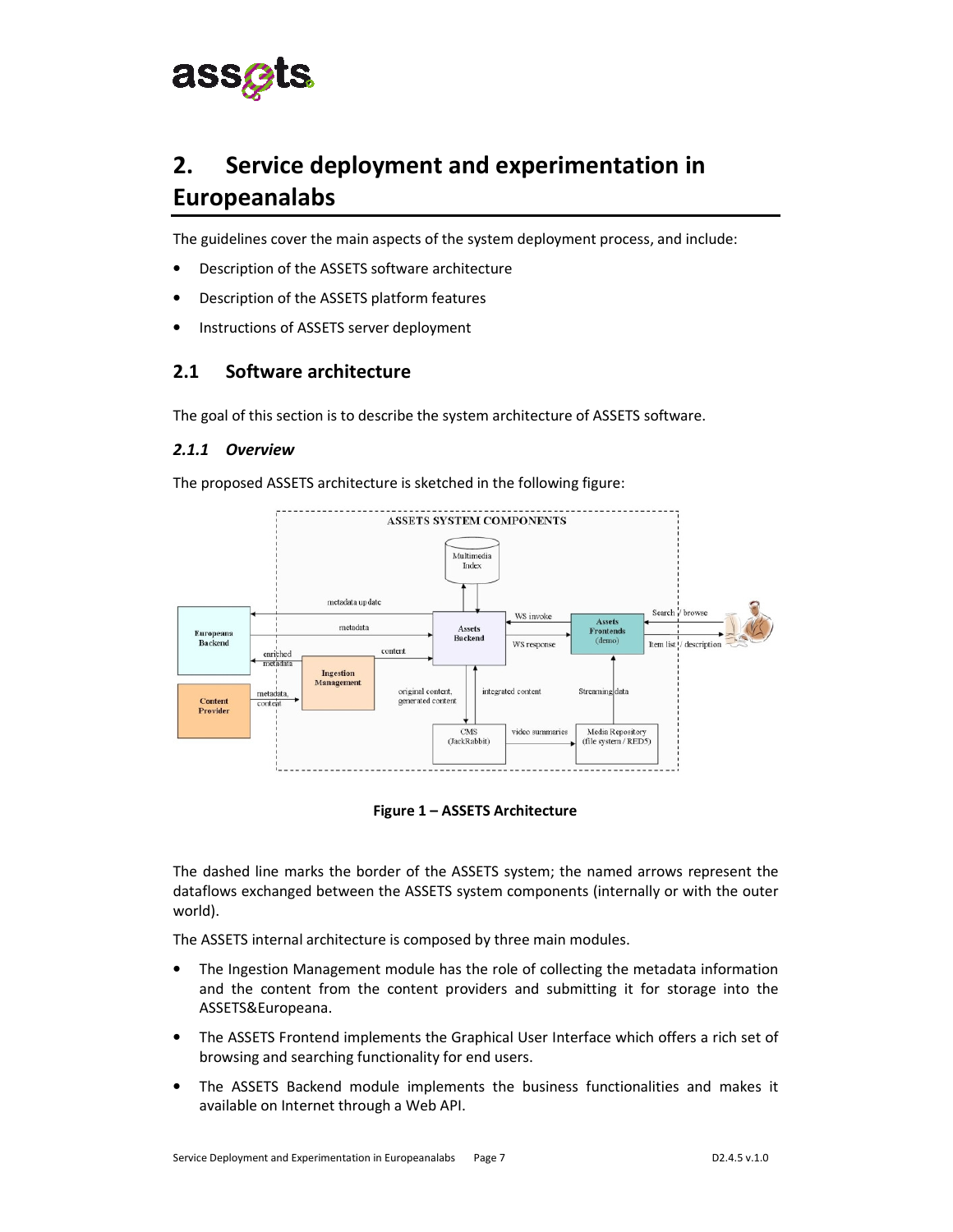

#### *2.1.2 ASSETS software architecture*



**Figure 2 – ASSETS Three-tier Architecture** 

Considering the "three-tier architecture" paradigm typically adopted to describe information management systems, the ASSETS system can be described as follows:

**Presentation tier:** the ASSETS system will provide RESTful APIs enabling external applications to use its functionalities, a set of GUIs for managing specific functionalities such as data ingestion and data access and browsing and web GUI (ASSETS portal) for browsing services and functionalities.

**Business logic:** a set of autonomous software components implementing the following functionalities:

- Metadata Enrichment, Heterogeneity Reduction, Information Extraction and Classification;
- Indexing, Ranking and Retrieval for improved results;
- Digital Preservation for planning and guaranteeing long-term access and usability of content;
- Browsing and Content Characterisation of multimedia objects;
- Community for supporting user generated content, tagging, etc.

It also implements a middleware offering integration functionalities and enabling built-in interaction between components.

**Data tier**: enables software components to interact in a transparent way with data repositories. The ASSETS system will need to manage different kind of information objects: multimedia objects, structured data, text, indexes, etc. For this reason there will be several different kinds of data sources.

The main goal in adopting the described architecture is to obtain a loosely coupled system: each software component implementing the business logic has no (or little) knowledge of other components and also is not supposed to know which tools are actually used to store or manage data.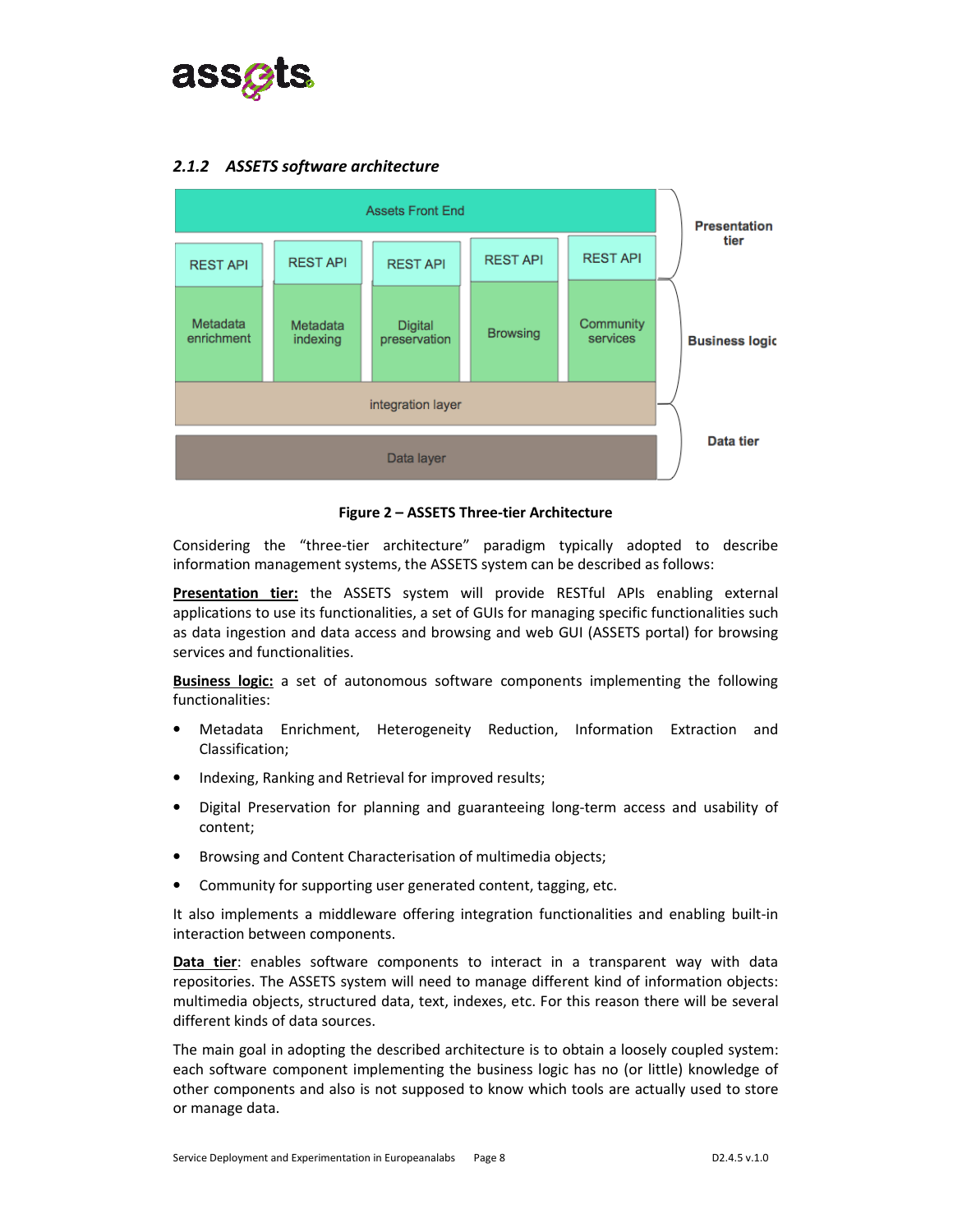

From the deployment point of view this means that each components can be packaged including the set of functionalities it needs to interact with the data layer and deployed separately as a standalone component. For instance the component implementing metadata enrichment services, when completed, will be embedded in the Europeana Unified Ingestion Manager (UIM). To do this we have designed a special integration component implementing:

- functionalities that enable ASSETS services to interact each others:
- functionalities implementing interactions with the data layer;
- functionalities shared between service components

More information regarding the design of the individual ASSETS services is presented in the deliverable D2.0.4 The ASSETS APIs.

In the following paragraphs we'll present it outlining the technical requirements for building and deploying the runtime infrastructure.

### **2.2 The ASSETS experimentation platform**

The EuropeanaLabs is a server infrastructure hosted at ISTI providing virtual machines, also called Europeana sandboxes. Each sandbox offers a controlled set of resources and is accessible via the network.

Europeana sandboxes may be used for testing purposes or to host application servers used by the Europeana community (e.g collaborative servers, project management tools etc).

Currently it is not possible to replicate the architecture of the Europeana platform in a sandbox because the Europeana architecture, databases and indexes are an evolving set and in order to keep the Europeana platform aligned in a sandbox, a large amount of resources from the Europeana Development Team would be required, in a continuous manner.

This is a problem for ASSETS, since most of the implemented functionalities are based on Europeana services.

Therefore the ASSETS Infrastructure Team, as described above, adopted an alternative approach where an ASSETS experimentation platform is created on the ASSETS servers at ATC and this platform replicates the core of the Europeana architecture including a snapshot of the Europeana databases and indexes.

#### *2.2.1 The ASSETS platform solution stack*

The solution stack of software adopted to implement the ASSETS experimentation platform includes:

- OS: 2.6.32-22-server #36-Ubuntu SMP UTC 2010 x86\_64 GNU/Linux
- Postgresql 8.4
- mongoDB 1.8.0
- Apache Jackrabbit 2.2.4
- Java(TM) SE Runtime Environment (build 1.6.0\_20-b02)
- Java HotSpot(TM) 64-Bit Server VM (build 16.3-b01, mixed mode)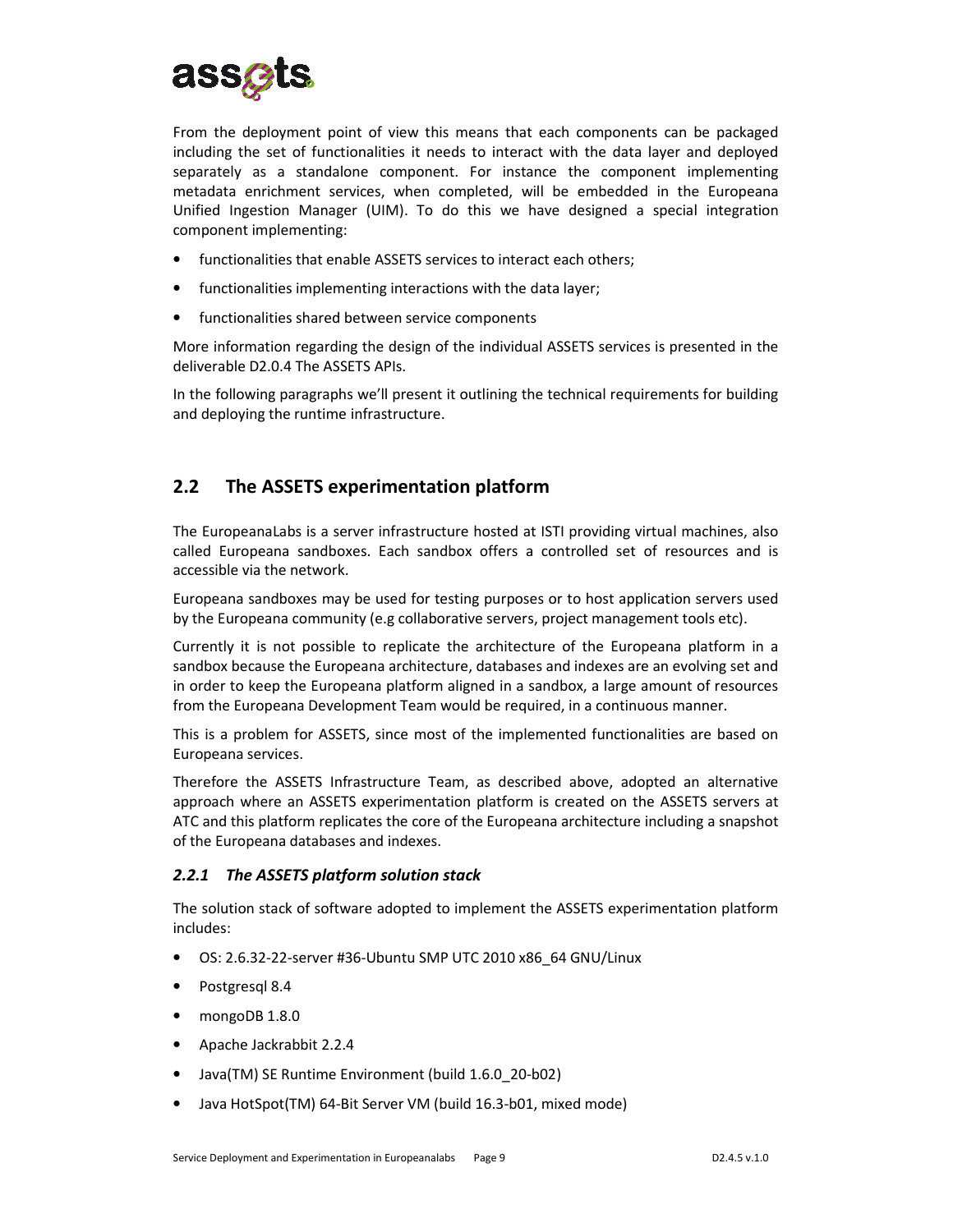

- apache-tomcat-6.0.18
- apache-solr 1.4

The server running this stack has 4 GB RAM and the disk size is 200 GB.

#### *2.2.2 Configuring the ASSETS experimentation platform*

In order to install the ASSETS server in the experimentation platform a number of actions are required to configure the runtime infrastructure.

#### *2.2.3 Download and install Apache Tomcat*

The Apache Tomcat [7] is used to deploy and manage the Web Applications implementing the ASSETS services.

It is assumed that Apache Tomcat is installed and located in a folder that will be named "CATALINA\_HOME" in the rest of this document. In the experimentation platform we have installed the release 6.0.18 of Apache Tomcat. The increase of the Tomcat JVM memory to 1 GB is recommended.

The following commands will update the initial and maximum heap size, and need to be run before starting your tomcat:

export CATALINA\_OPTS="-Xms512m –Xmx1024m"

or

export JAVA OPTS="-Xms512m -Xmx1024m"

They create an environment variable called CATALINA\_OPTS or JAVA\_OPTS contains the required options to make tomcat start heap size 512M and maximum heap size 1024M.

#### *2.2.4 Download and Install Apache SOLR*

The Apache SOLR engine [3] is used to index the content stored in ASSETS.

1. Download the latest release of Apache SOLR Search Engine. Rename the web archive file to "solr.war" and place the war file in the webapps directory:

\$CATALINA\_HOME/webapps

2. After the solr.war deployment, change the configuration file (web.xml), by setting the following parameter:

```
$CATALINA_HOME/webapps/solr/WEB-INF/web.xml
```
<env-entry>

```
 <env-entry-name>solr/home</env-entry-name>
```

```
 <env-entry-value>SOLR_HOME </env-entry-value>
```

```
 <env-entry-type>java.lang.String</env-entry-type>
```

```
</env-entry>
```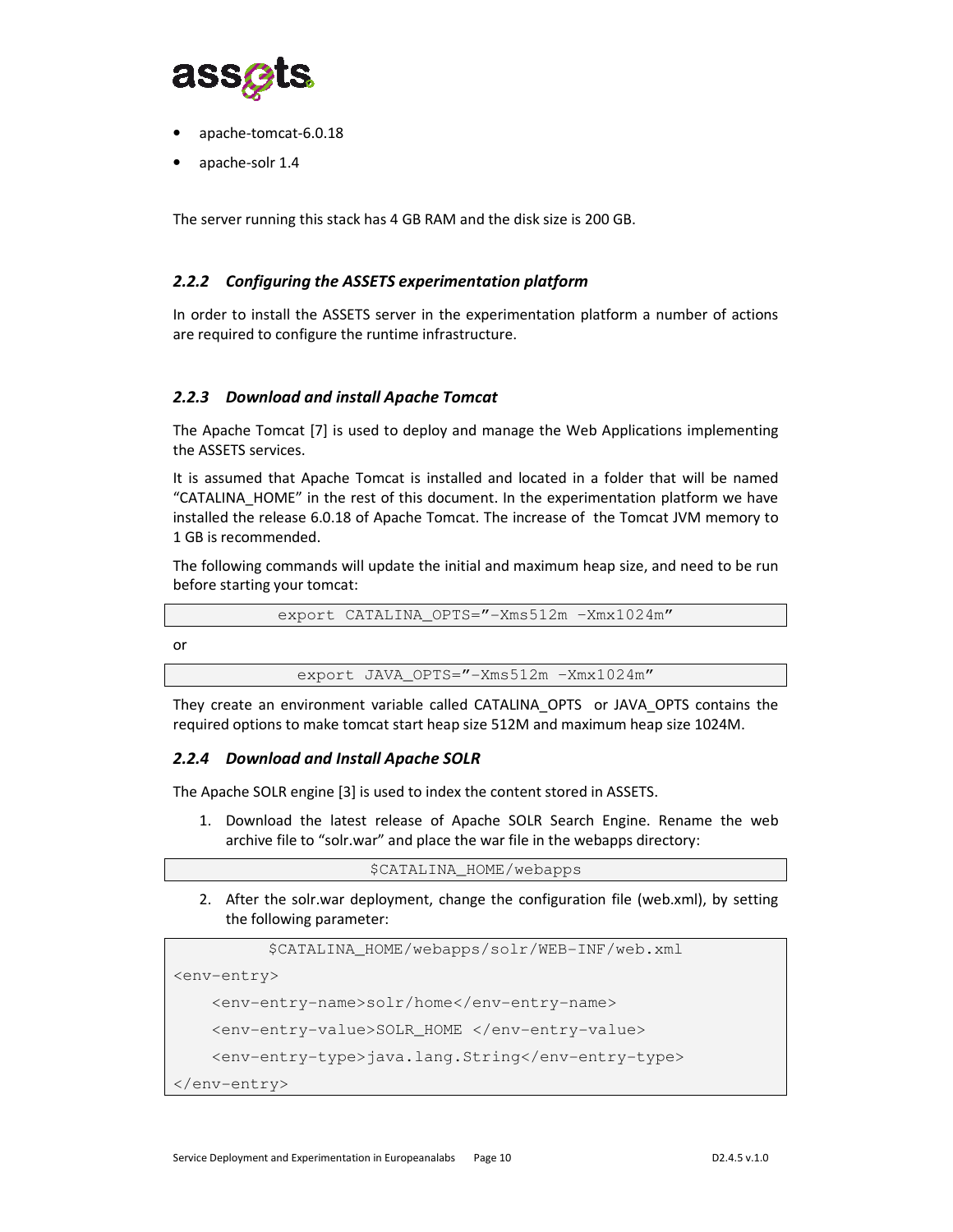

SOLR HOME is the directory containing solr configuration files.

3. Modify \$SOLR\_HOME/conf/solrconfig.xml by setting the following attribute:

```
<!-- Used to specify an alternate directory to hold all index 
data other than the default ./data under the Solr home. 
If replication is in use, this should match the replication 
configuration. --> 
<dataDir>INDEX_HOME</dataDir>
```
Where INDEX HOME is the directory of the ASSETS index, e.g.:

<dataDir>/home/solr\_dump\_full/export/solr/data/</dataDir>

#### *2.2.5 Download and Install Jackrabbit*

The Apache Jackrabbit [2] is a content repository manager and it is used to store files, mainly media files, in the ASSETS.

Download the latest release of Jackrabbit (standalone). Run the jackrabbit.jar with the following command:

```
java –jar jackrabbit.jar -p 8090
```
If the server starts correctly, you will see the following message:

```
Welcome to Apache Jackrabbit!
------------------------------- 
Using repository directory jackrabbit 
Writing log messages to jackrabbit/log 
Starting the server... 
Apache Jackrabbit is now running at http://localhost:8090/
```
#### *2.2.6 Install Database Management Systems*

Two DBMSs are required in the Experimentation Platform: mongoDB [6] and PostgreSQL [5]. Install both following the instructions in the documentation.

While the mongoDB simply needs to be started, a database must be manually created in PostgreSQL in order to run the Europeana portal locally, (the following instructions, provided by Europeana, assume that the command line interface is used):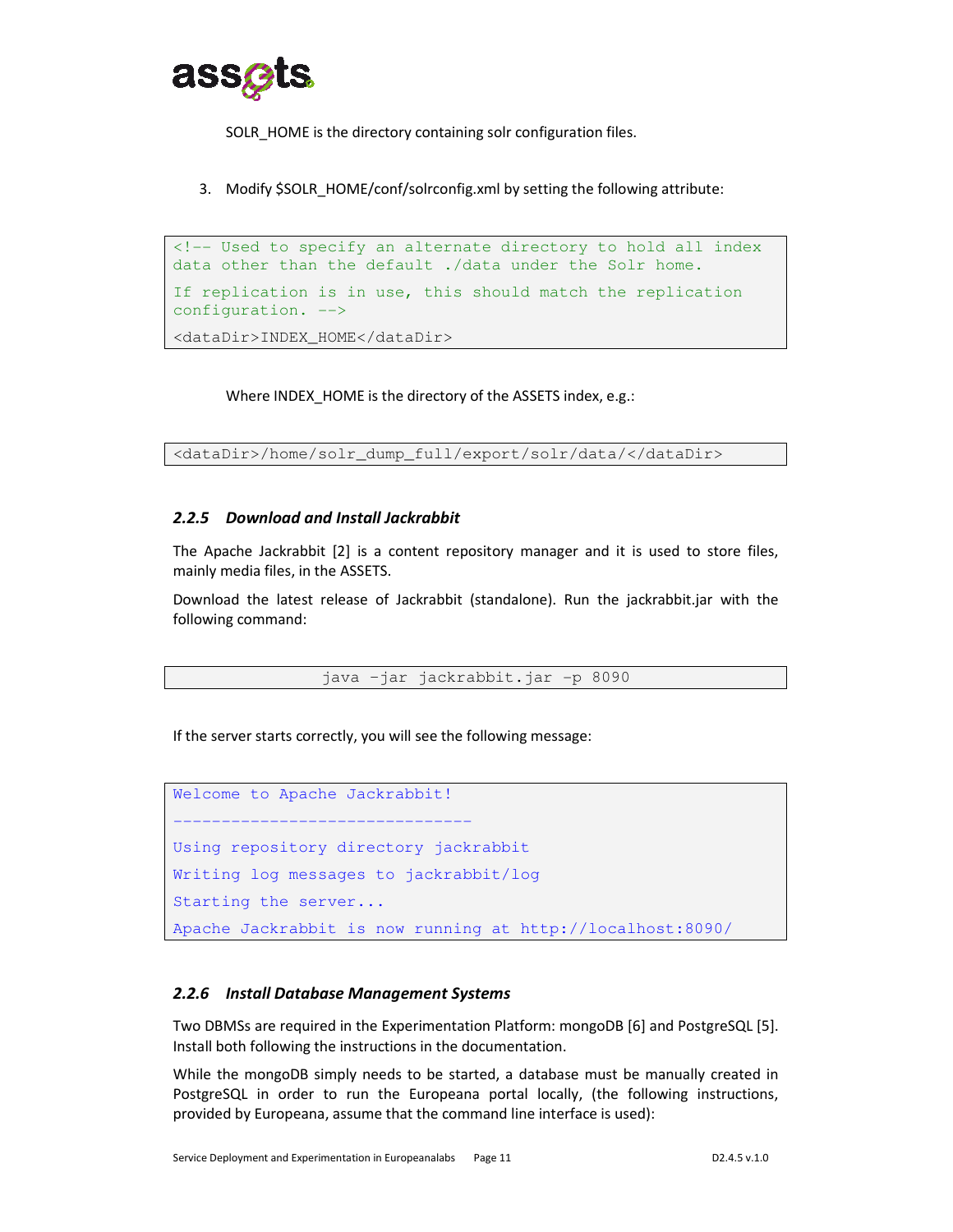

1. create the 'europeana' user:

createuser -U postgres -P -D -R europeana

2. create 'europeana' database and enter the password

createdb -E utf-8 -O europeana -U postgres europeana

3. if you get the error: "database creation failed: ERROR: new encoding (UTF8) is incompatible with the encoding of the template database (SQL\_ASCII)". In that case add the template parameter:

createdb -E utf-8 -O europeana -U postgres europeana -T template0

4. test if you can login

psql europeana europeana

Note that the database name and the credentials of the user accessing it must be reported in the Europeana property file (see below).

Both DBMS should be up and running before activating the ASSETS server.

#### *2.2.7 Install the ASSETS war files*

The ASSETS services are implemented by a set of autonomous components interacting with each other and exchanging information through the common data layer. An integration software component exposes the functionalities of the via REST APIs. In order to install a service the core ASSETS server should be in place.

- 1. To install the ASSETS core (and a set of services), download the zip archive from the ASSETS developer server [1]. The archive contains the following files:
	- I. ASSETS#common.war (ASSETS integration layer)
	- II. portal.war (ASSETS front end portal)
	- III. api.war (Europeana API)
	- IV. ASSETS#ir-image.war
	- V. ASSETS#ir-video.war
	- VI. ASSETS#ir-text.war
	- VII. europeana.properties.template (configuration file)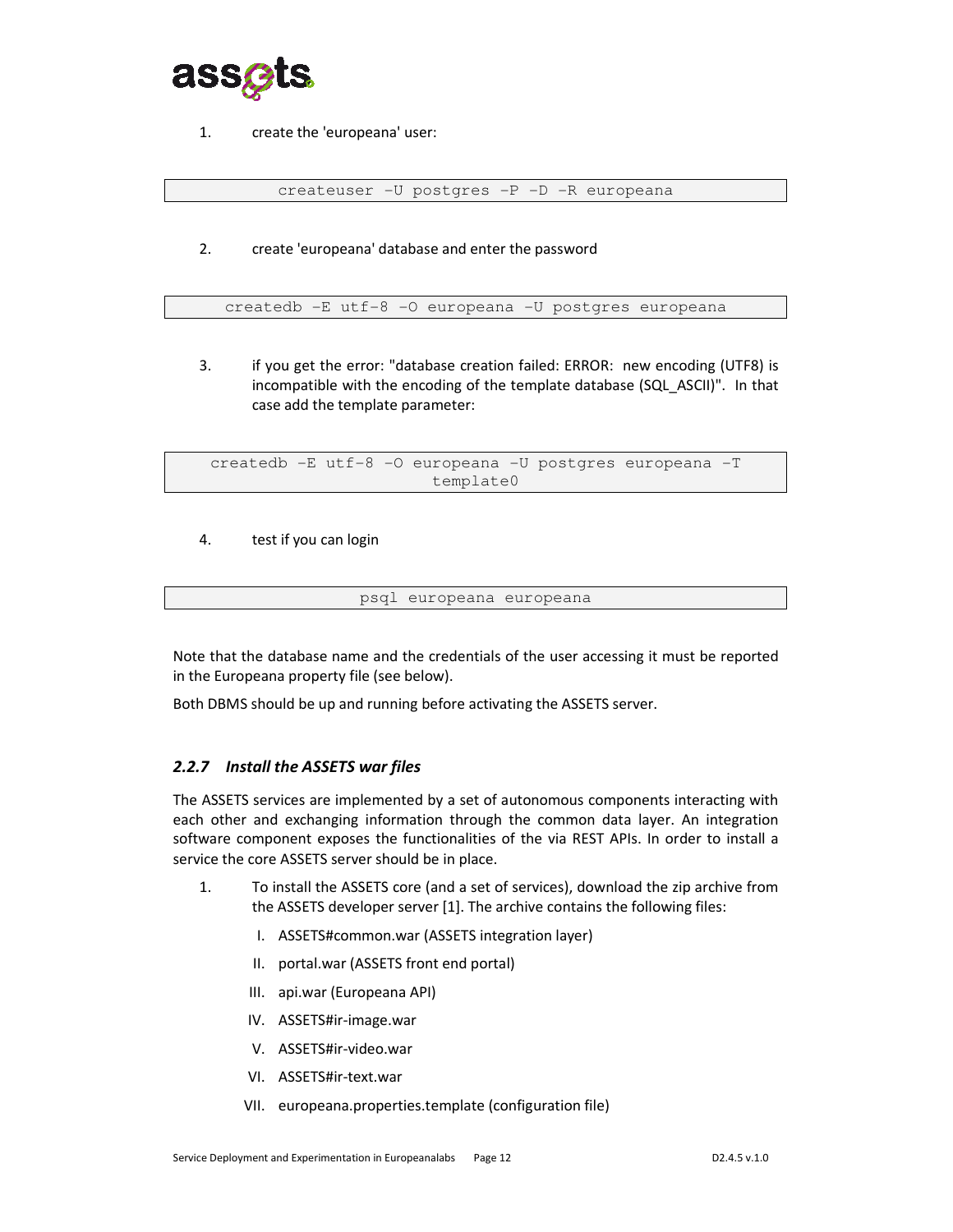

VIII. README.txt (installation instructions).

- 2. Rename the europeana.properties.template file as europeana.properties and copy it in a directory which will be reference in the future as PROPERTIES\_HOME.
- 3. Change java opts in Tomcat by setting –Deuropeana.properties as below:

```
JAVA_OPTS="$JAVA_OPTS
Deuropeana.properties=PROPERTIES_HOME/europeana.properties"
```
- 4. Customise europeana.properties following the instructions in the document.
- 5. Copy the web archive (war) files in the \$CATALINA\_HOME/webapps/ directory, and deploy them.

Please note that currently the integration layer war contains also a wrapper of the Europeana backend in order to replicate the basics of Europeana Architecture as explained above.

#### *2.2.8 Move static resources to server*

Based on the following attributes set in europeana.properties file, for example:

```
static.page.path = /home/europeana_resources/staticpages 
message.resource=file:/home/message_keys/messages 
log4j.xml=/home/log4j.xml
```
Store the related bundles inside the server ("staticpages", "messages").

#### *2.2.9 Create 'admin' user*

1. Access the europeana database:

sudo -u postgres psql europeana

2. Insert a new record in the users table:

```
INSERT INTO users( 
            id, email, enabled, firstname, languages, 
lastlogin, lastname, newsletter, "password", projectid,
```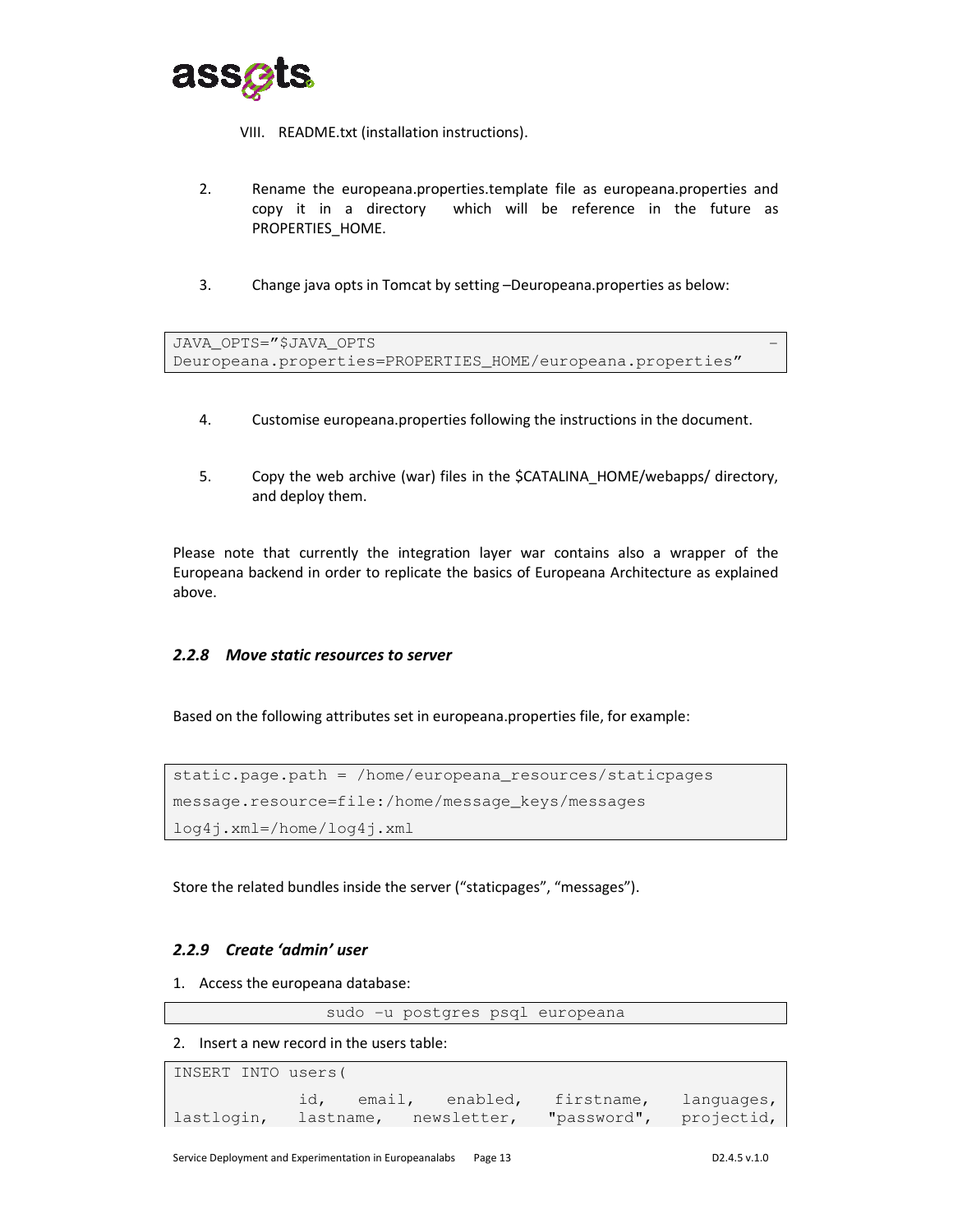

```
providerid, registrationdate,"role", username) 
      VALUES (1, '[EMAIL]', true, null , null , null , null , 
false,'3685e330ec5277a9dd5661c61f2bc55811f5a628' ,null ,null, 
null , 'ROLE_ADMINISTRATOR' , 'admin' );
```
The [EMAIL] value is an existing email account address accessible by the user.

For security purposes it is necessary to change the password. This is feasible by means of clicking the "I forgot my password" link on the login form. The admin user may modify the user privileges through the "User Administration" page accessible from the footer menu.

#### *2.2.10 Configure Logging*

Based on the log4j [4] attribute set in europeana.properties file, for example:

log4j.xml=/home/log4j.xml

Place and configure the log4j configuration file in the related directory inside the server.

#### *2.2.11 The ASSETS services for the Europeana ingestion*

As mentioned above, there are a number of ASSETS services that will be used in the ingestion process of Europeana (mainly metadata enrichment services and digital preservation services). The Europeana ingestion workflow is currently implemented by a set of separate software tools integrated at "data level" by sharing data stores.

To improve efficiency and reliability of the data ingestion phase, the ASSETS, Europeana & Tel is working on reimplementing the ingestion workflow module: Unified Ingestion Manager (UIM). This module is built by using the OSGi Architecture [8] and the Apache Karaf framework implementaion [9]. The ASSETS services which will be integrated into the UIM tool are OSGI-aware, i.e. they implement the required interfaces for being deployed as OSGI Plugins. The first release of the ingestion services will be available in the second year of the project. The installation instructions for the OSGI container will be added to this document at that time.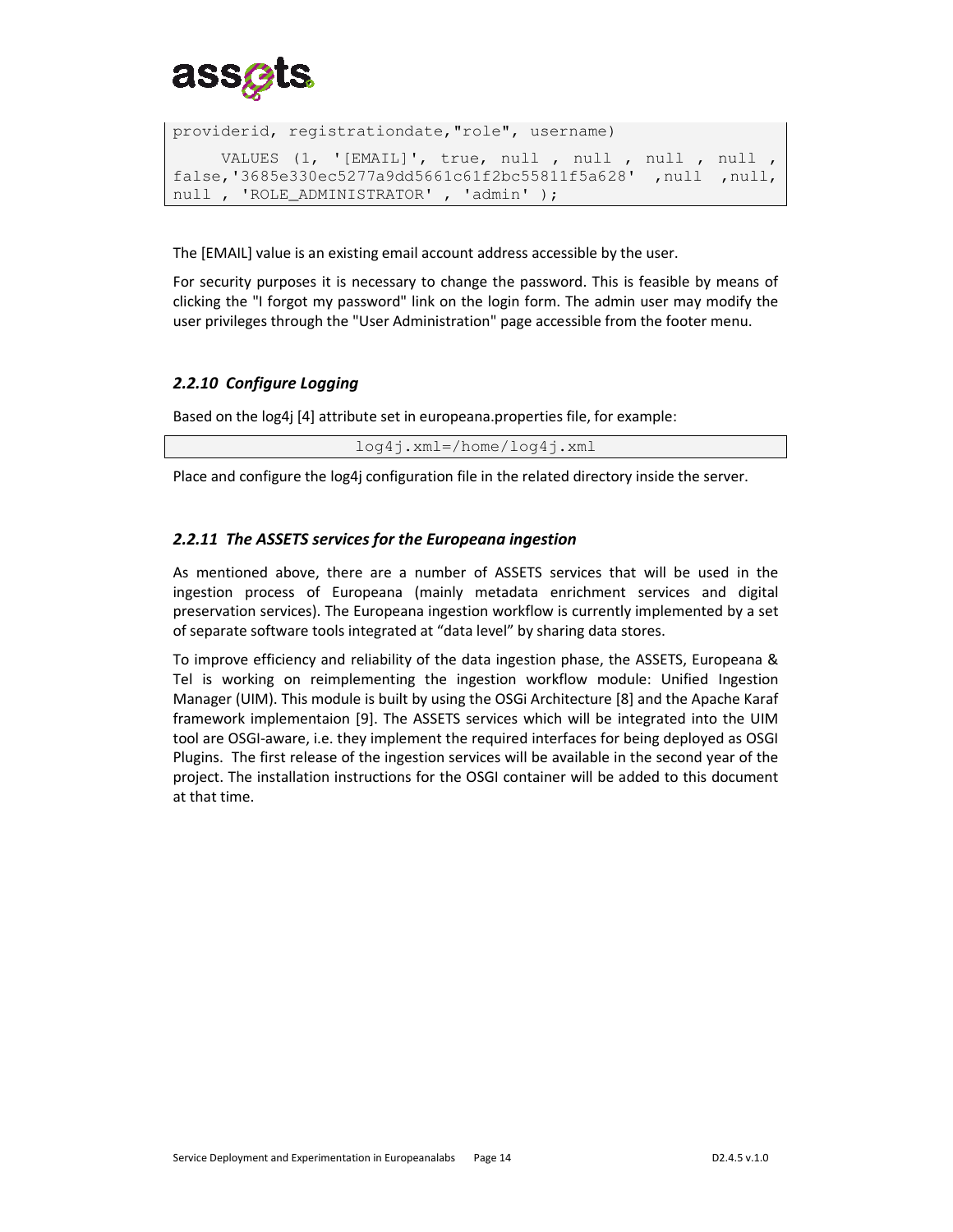

### **3. Conclusions**

This deliverable describes the technical solutions adopted to implement and run the ASSETS software and the steps needed to install the ASSETS experimentation platform.

The first part of the document lists the planned steps for the integration of ASSETS services in Europeana platform and describes the reasons for this planning. Inparticular it explains the need of having the core Europeana services installed in the ASSETS experimentation platform in order to not be concerned of changes made to Europeana platform.

The sections 2.1.1 and 2.1.2 show that the ASSETS platform has been designed to be a loosely coupled software system where services interact each others and with the data layer using an integration layer and expose their functionalities on the Web using Web services protocols. This description is used to introduce the ASSETS runtime platform wich is composed by one servlet container implementing web services functionalities and two DBMSs and one CMS for the data storage layer; in order to embed also the Europeana core search functionalities also a Search engine tools is included in the ASSETS platform.

The tools and servers of the Exprimentation platforms are described in details in the last part of the document, for every component the installation and configuration instructions are reported.